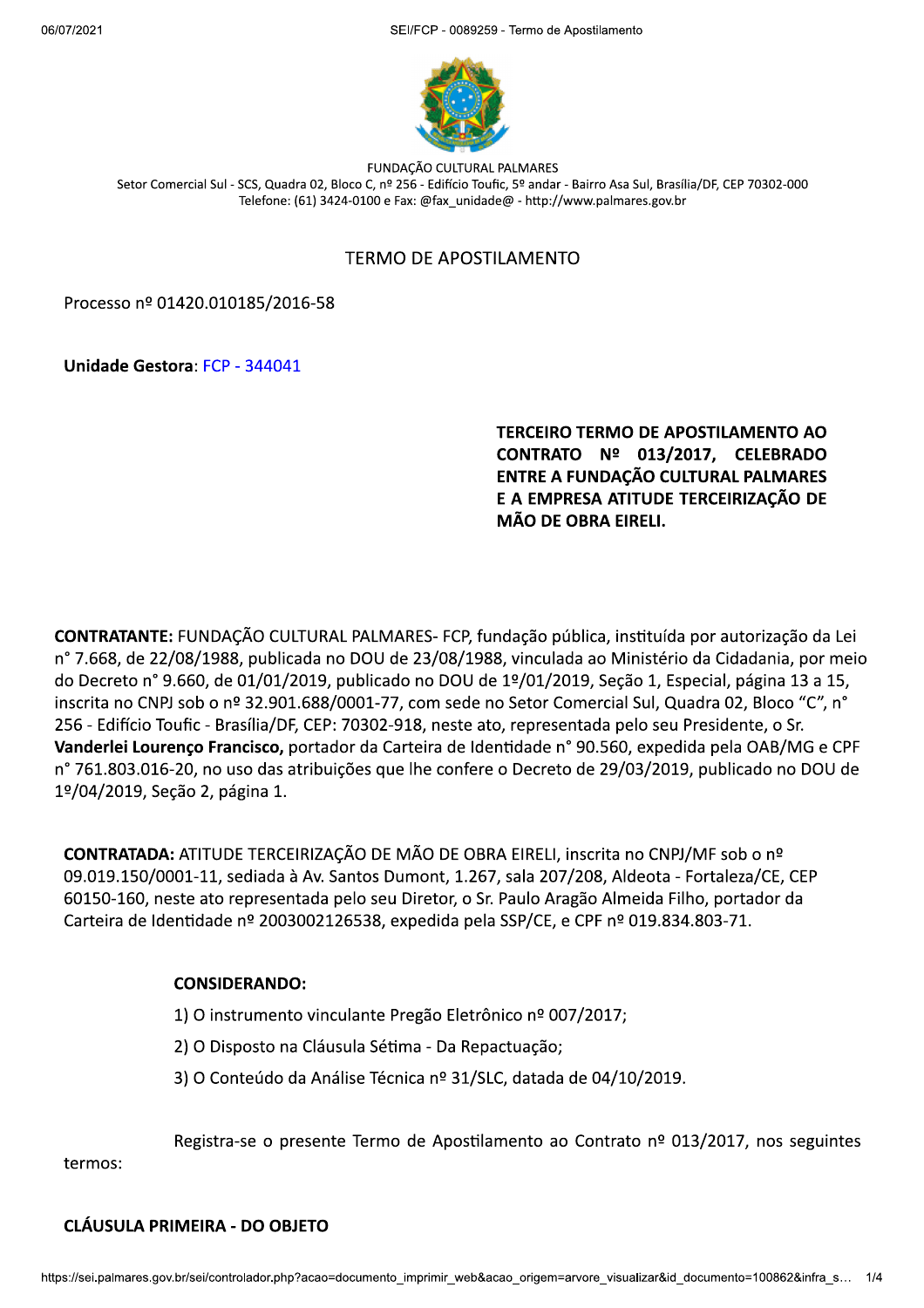O presente Instrumento tem por objeto a concessão da repactuação sobre os preços originalmente contratados com a execução do Contrato nº 013/2017, que tem por objeto a prestação de serviços de terceirizados na área de apoio administrativo, os quais são considerados essenciais ao desenvolvimento das atividades da Representação Regional da FCP, no Estado de Maranhão, em decorrência dos efeitos trazidos pelas alterações constantes da Convenção Coletiva de Trabalho 2019/2019.

#### CLÁUSULA SEGUNDA - DA REPACTUAÇÃO DE PRECOS

A repactuação do valor contratado tem previsão na Cláusula Sétima - Da Repactuação do Contrato original, e é decorrente da Convenção Coletiva de Trabalho - CCT 2019/2019 do Sindicato das Empresas de Asseio e Conservação do Estado do Maranhão, CNPJ nº 062.991.483/0001-10, registrada no Ministério do Trabalho e Emprego, no dia 27/06/2019, sob o nº MA000093/2019.

#### Parágrafo Único. A repactuação se dará nos seguintes termos:

1) Reajustar os valores contratados, relativos à salários em 3,57% (três, cinquenta e sete por cento), com fundamento na Cláusula Terceira - Dos Pisos Salariais da CCT 2019/2019;

2) Majoração do Ticket Refeição para o valor facial de R\$ 17,00 (dezessete reais), com fundamento na Cláusula Nona - Vale Refeição da CCT 2019/2019;

3) Majoração do item Vale Transporte, para R\$ 3,40, em virtude do reajuste das tarifas do transporte público coletivo na Ilha de São Luís, por força da Portaria nº 50, da Agência Estadual de Mobilidade Urbana e Serviços Públicos - MOB, datada de 25/01/2019, com efeitos financeiros a partir de 26/01/2019;

4) Os efeitos financeiros decorrentes da presente repactuação deverão retroagir a 1º de janeiro de 2019, data base da categoria, e a vigência será de 1° de janeiro a 16 de novembro de 2019, data do encerramento do Contrato. Já efeitos financeiros ao reajuste do vale transporte será a partir de 26/01/2019.

## **CLÁUSULA TERCEIRA - DOS PRECOS**

Em decorrência do presente Termo de Apostilamento, fica alterada a Cláusula Quarta - Dos Preços, que passa para o valor de R\$ 17.531,24 (dezessete mil, quinhentos e trinta e um reais e sessenta e vinte e quatro centavos) mensais e de R\$ 210.374,89 (duzentos e dez mil, trezentos e setenta e quatro reais e oitenta e nove centavos) anual, conforme se segue:

| <b>SERVIÇO</b>                  | Quant. | Valor do<br><b>Salário</b><br>(R\$) | Valor do<br>Posto<br>(R\$) |
|---------------------------------|--------|-------------------------------------|----------------------------|
| Auxiliar de Serviço Operacional | 01     | 1.104,81                            | R\$3.718,14                |
| Recepcionista Secretária        | 01     | 1.211,64                            | R\$3.177,12                |
| Assistente Técnico I            | 01     | 2.225,06                            | R\$4.632,29                |
| Assistente Técnico II           | 01     | 2.956,89                            | R\$6.003,69                |
| Valor Mensal (R\$)              |        |                                     | R\$17.531,24               |
| Valor Anual (R\$)               |        |                                     | R\$210.374,89              |

§ 1º. Os efeitos financeiros decorrentes da presente repactuação deverão retroagir a 1º de janeiro de 2019, data base da categoria, e a vigência será de 1° de janeiro a 16 de novembro de 2019, data do encerramento do Contrato. Já efeitos financeiros ao reajuste do vale transporte será a partir de 26/01/2019.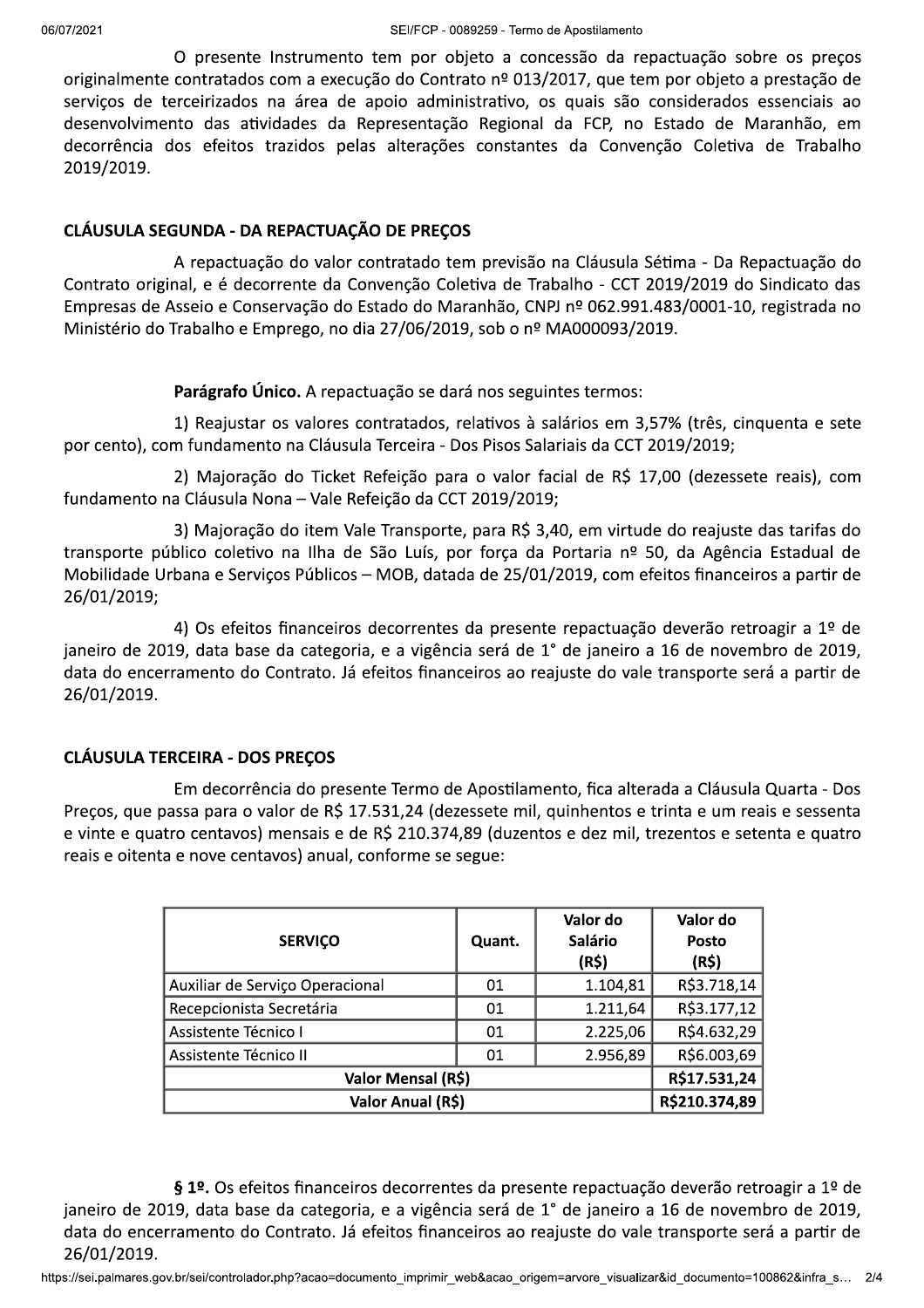§ 2º. Em decorrência dos efeitos retroativos trazidos pela repactuação supramencionada, ficam devidas à CONTRATADA as diferencas entre os valores efetivamente pagos e os valores devidos, referentes ao período de 01 de janeiro de 2019 a 16/11/2019.

# CLÁUSULA QUARTA - DA GARANTIA DE EXECUÇÃO

A CONTRATADA deverá apresentar, nos termos da Cláusula Oitava, no prazo máximo de 10 (dez) dias úteis, contados da data de assinatura do presente Termo de Apostilamento, comprovante de complementação de prestação de garantia equivalente a 5% (cinco por cento) do valor atualizado do Contrato, nos termos do art. 56 da Lei nº 8.666/1993.

# CLÁUSULA QUINTA - DA DOTAÇÃO ORÇAMENTÁRIA

A despesa oriunda do presente Termo de Apostilamento correrá à conta dos recursos orçamentários consignados à CONTRATADA, no Orçamento da União, conforme se segue:

PE: 2019PE000108

Natureza de Despesa: 339037

PTRES: 159886

PI: C20004PA020

Fonte: 01000000000

Valor: R\$ 6.857,16 (seis mil, oitocentos e cinquenta e sete reais e dezesseis centavos)

## **CLÁUSULA SEXTA - DO FUNDAMENTO LEGAL**

O presente Termo de Apostilamento encontra amparo legal no inciso XI do artigo 40, no inciso III do art. 55 da Lei 8.666/1993, nos artigos 2º e 3º da Lei nº 10.192/2001, e artigo 12 do Decreto nº 9.507/2018, e de acordo com o disposto nos artigos 53 a 59 da Instrução Normativa SEGES/MP nº 05. de 26/05/2017.

## CLÁUSULA SÉTIMA - DA RATIFICAÇÃO

Ficam ratificadas as demais Cláusulas e condições estabelecidas no Contrato inicial celebrado entre as partes.

Este Apostilamento é parte integrante do Contrato nº 013/2017.

(Assinatura digital) Vanderlei Lourenço Francisco Presidente da Fundação Cultural Palmares



Documento assinado eletronicamente por Vanderlei Lourenço Francisco, Presidente, em 09/10/2019, às 19:49, conforme horário oficial de Brasília, com fundamento no art. 6º, § 1º, do Decreto nº 8.539, de 8 de outubro de 2015.

A autenticidade deste documento pode ser conferida no site http://sei.palmares.gov.br/sei/controlador\_externo.php? acao=documento conferir&id orgao acesso externo=0, informando o código verificador 0089259 e o código CRC ED7BAE20.